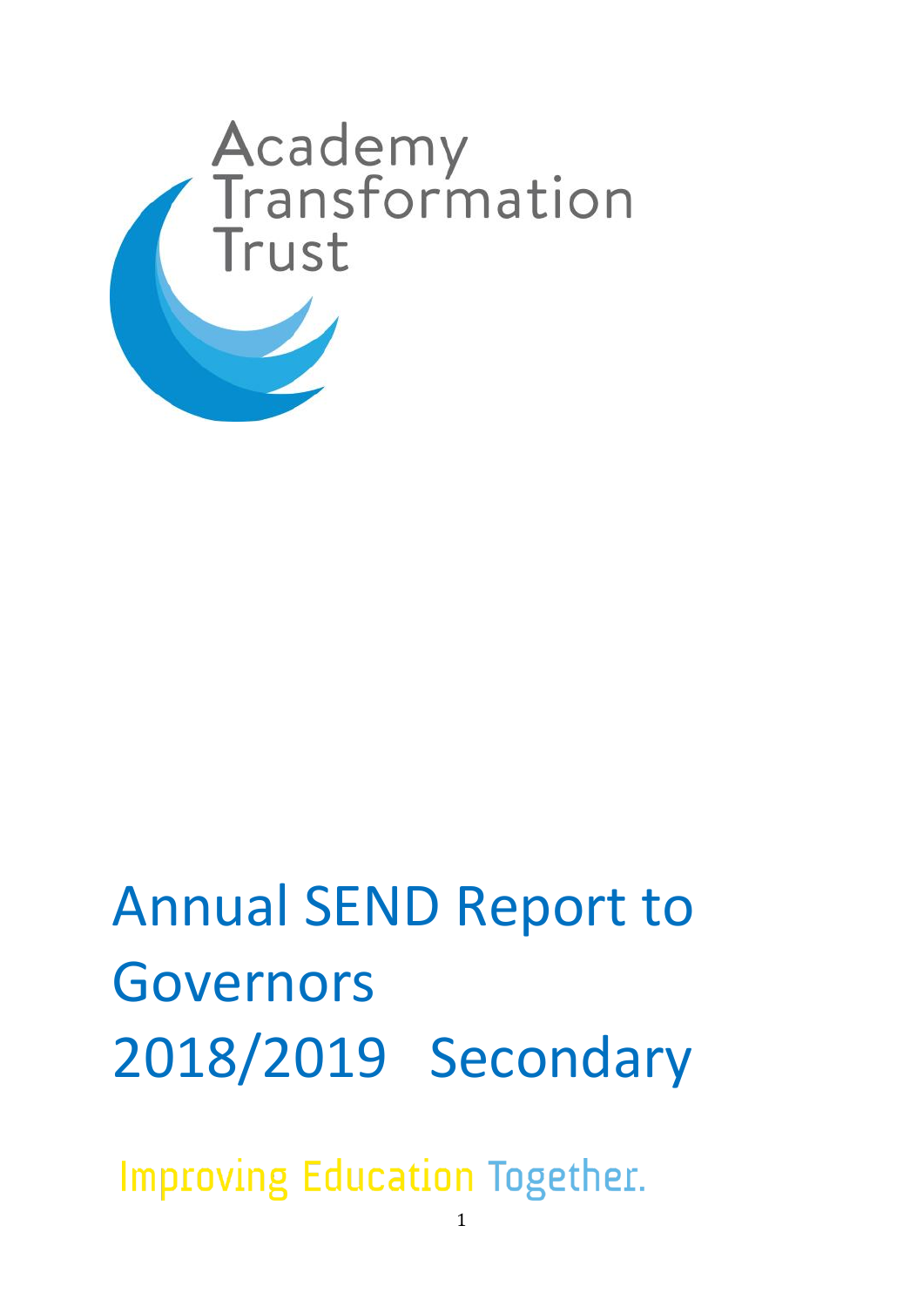

| <b>Name of Academy</b>                                                                                 |                |                        |                |  | <b>Mildenhall College Academy</b>               |         |             |                         |         |                   |  |  |
|--------------------------------------------------------------------------------------------------------|----------------|------------------------|----------------|--|-------------------------------------------------|---------|-------------|-------------------------|---------|-------------------|--|--|
| <b>SENCO</b>                                                                                           |                |                        |                |  | <b>Miss Rebecca Woods</b>                       |         |             |                         |         |                   |  |  |
| Date of Report                                                                                         |                |                        |                |  | October 2019                                    |         |             |                         |         |                   |  |  |
| <b>SEN Governor</b>                                                                                    |                |                        |                |  | <b>Rebecca Wilson (Appointed February 2020)</b> |         |             |                         |         |                   |  |  |
| <b>SEN profile</b>                                                                                     |                |                        |                |  |                                                 |         |             |                         |         |                   |  |  |
| <b>Total Number of students on SEN register</b>                                                        |                |                        |                |  |                                                 |         |             |                         |         |                   |  |  |
| <b>SEN Support</b>                                                                                     |                | Education, health      |                |  | <b>Statements</b>                               |         |             | % of academy population |         |                   |  |  |
|                                                                                                        |                | and care plans         |                |  |                                                 |         | SEN support |                         |         | <b>EHC and ST</b> |  |  |
| 17<br>74                                                                                               |                |                        |                |  |                                                 |         |             | 5.7%<br>1.3%            |         |                   |  |  |
| % boys and girls                                                                                       |                | <b>SEN and Student</b> |                |  |                                                 |         |             |                         |         |                   |  |  |
| on SEN Reg                                                                                             |                | Premium % of SEN       |                |  |                                                 |         |             |                         |         |                   |  |  |
|                                                                                                        |                | cohort                 |                |  |                                                 |         |             |                         |         |                   |  |  |
| <b>Boys</b>                                                                                            | Girls          | SEN and PP             |                |  |                                                 |         |             |                         |         |                   |  |  |
| 10.6%                                                                                                  | 3.5%           | 35.9%                  |                |  |                                                 |         |             |                         |         |                   |  |  |
|                                                                                                        |                |                        |                |  |                                                 |         |             |                         |         |                   |  |  |
| Achievement - Year 11                                                                                  |                |                        |                |  |                                                 |         |             |                         |         |                   |  |  |
|                                                                                                        |                |                        | <b>All SEN</b> |  | SEN support                                     |         | EHC or      |                         | Non SEN |                   |  |  |
|                                                                                                        |                |                        |                |  |                                                 |         | Statement   |                         |         |                   |  |  |
| <b>Attainment 8</b>                                                                                    |                |                        | 2.34           |  | 2.55                                            |         | 2.13        |                         | 4.63    |                   |  |  |
| Progress 8                                                                                             |                |                        | 0.2            |  | 0.28                                            |         | 0.12        |                         | 0.08    |                   |  |  |
| Progress 8 English                                                                                     |                |                        | 0.43           |  | 0.61                                            |         | 0.25        |                         | $-0.09$ |                   |  |  |
| Progress 8 Maths                                                                                       |                |                        | 0.12           |  | 0.38                                            | $-0.13$ |             | 0.3                     |         |                   |  |  |
| <b>Summary</b><br>2019 20% SEND achieved Basics at Grade 4+ and 25% at Grade 5+. Non-SEND achieved 54% |                |                        |                |  |                                                 |         |             |                         |         |                   |  |  |
|                                                                                                        |                |                        |                |  |                                                 |         |             |                         |         |                   |  |  |
| at Grade 4+ and 36% at Grade 5+ 31%                                                                    |                |                        |                |  |                                                 |         |             |                         |         |                   |  |  |
| Other year groups- SEN students who met end of year target                                             |                |                        |                |  |                                                 |         |             |                         |         |                   |  |  |
|                                                                                                        | <b>English</b> |                        |                |  | <b>Maths</b>                                    |         |             | <b>Science</b>          |         |                   |  |  |
| Yr                                                                                                     | <b>SEN</b>     | non SEN                |                |  | <b>SEN</b>                                      |         | non SEN     | <b>SEN</b>              |         | non               |  |  |
|                                                                                                        |                |                        |                |  |                                                 |         |             | 100%                    |         | <b>SEN</b>        |  |  |
| 7                                                                                                      | 96%            |                        | 82%            |  | 100%                                            |         | 84%         |                         |         | 86%               |  |  |
| 8                                                                                                      | 100%           |                        | 92%            |  | 89%                                             |         | 87%         | 79%                     |         | 90%               |  |  |
| 9                                                                                                      | 96%            |                        | 85%            |  | 94%                                             |         | 88%         | 61%                     |         | 79%               |  |  |
| 10                                                                                                     | 93%            |                        | 84%            |  | 80%                                             |         |             | 71%<br>79%              |         | 68%               |  |  |
|                                                                                                        |                |                        |                |  |                                                 |         |             |                         |         |                   |  |  |
| Effectiveness of targeted interventions (outline successes and interventions not so                    |                |                        |                |  |                                                 |         |             |                         |         |                   |  |  |

**successful and why)** The SENCo has continued to develop strategies aimed to help students improve their mental and social wellbeing. The SEND team continued to provide mentoring for young carers, travelers and CLA. In addition, staff supported students experiencing exam stress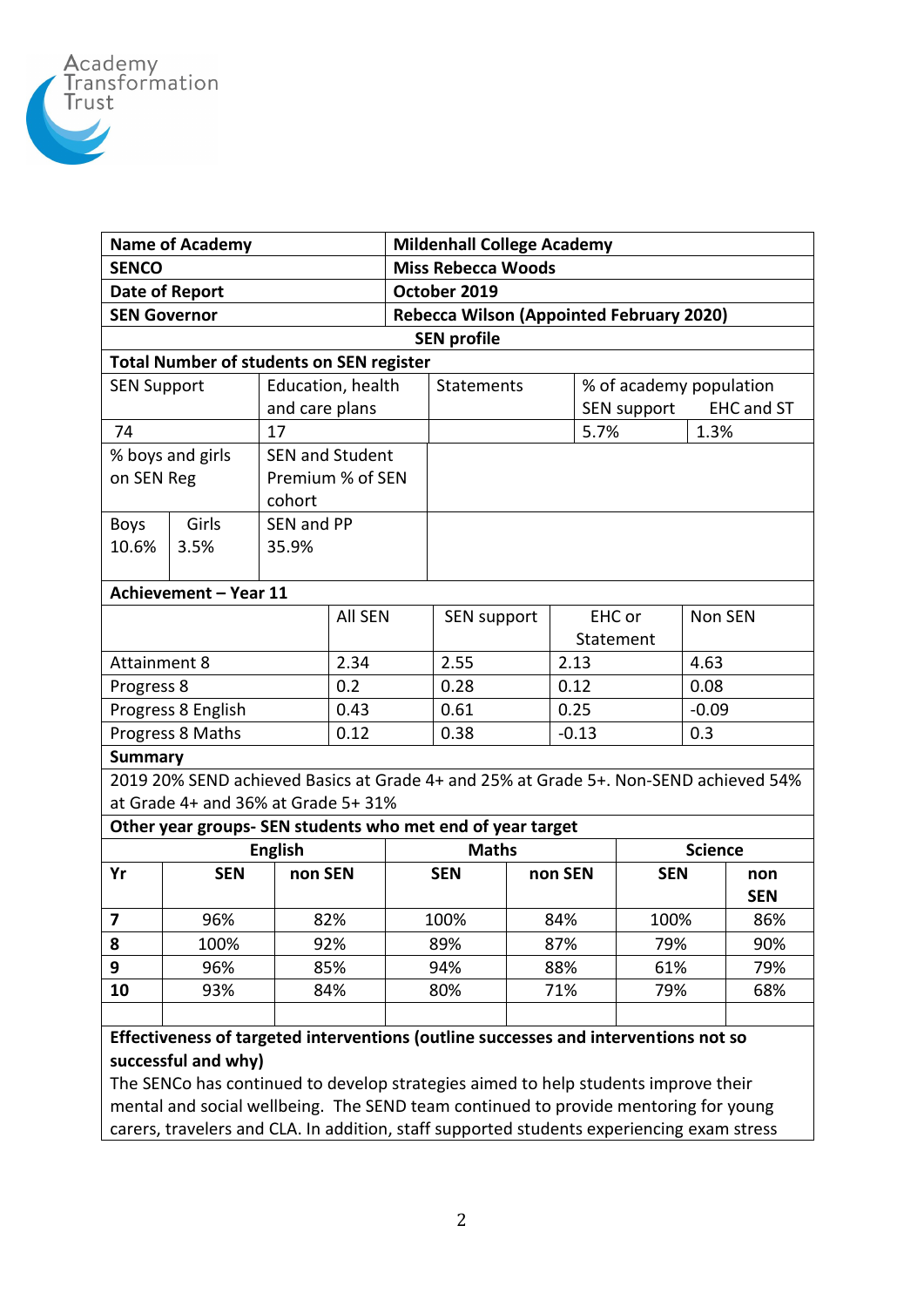

and delivered speech and language therapy, handwriting support and art therapy. During exam periods academy staff were aware that some students were not having breakfast so we provided tea and toast for them ahead of their exams, bottles of water and later ensured they had a good lunch. These interventions ensured that students were physically healthy and that they had the energy to be able to focus and concentrate for the duration of their exams.

Students were provided with a supportive space where they felt safe and could seek support in times of need. This was used daily by some students. As a result, further intervention was put in place quickly and helped students remain in lessons. Contact with parents/carers, teachers and/or referral on to other support and external agencies helped support the students further. This provision promoted good communication between the academy and home, where many issues were resolved for students before they escalated limiting the potentially negative impact on them and their well-being.

Literacy Toolbox, which takes place one hour every day, has had a positive impact on the reading ability of targeted students in KS3. It has increased their confidence in reading and comprehension and together with the 'paired reading' programme has made reading more enjoyable for these students. All of the students who participated in this programme have made improvement in their confidence, reading and comprehension which has transferred into their class work. Once students reach a functional reading age they are able to participate more fully in their learning and do not need to revisit the intervention. Some very low ability students do need to take part in Literacy Toolbox for more than one programme despite making some progress. However, monitoring shows that a student benefits from a break of approximately six weeks before commencing a second round. Paired reading, using Year 11 students who listen to the students read in Tutor Time, has been successful in building confidence as evidenced by the high rate of participation and attendance at sessions.

Provision for lower ability students in English has been improved by deploying a former TA (based at MCA) and who has now qualified as an English teacher to deliver the course to these students. The deployment of this specialist teacher to helping these students learn in a supportive learning environment resulted in students securing a deeper understanding of the curriculum.

Vulnerable students who struggle with life skills and who sometimes find it difficult to manage a full timetable have had additional opportunities as part of their curriculum. Allowing these students to be in supported smaller groups and accessing the ASDAN Award has helped them to develop independent learning and life skills. The students experience a good level of success in this highly personalised programme.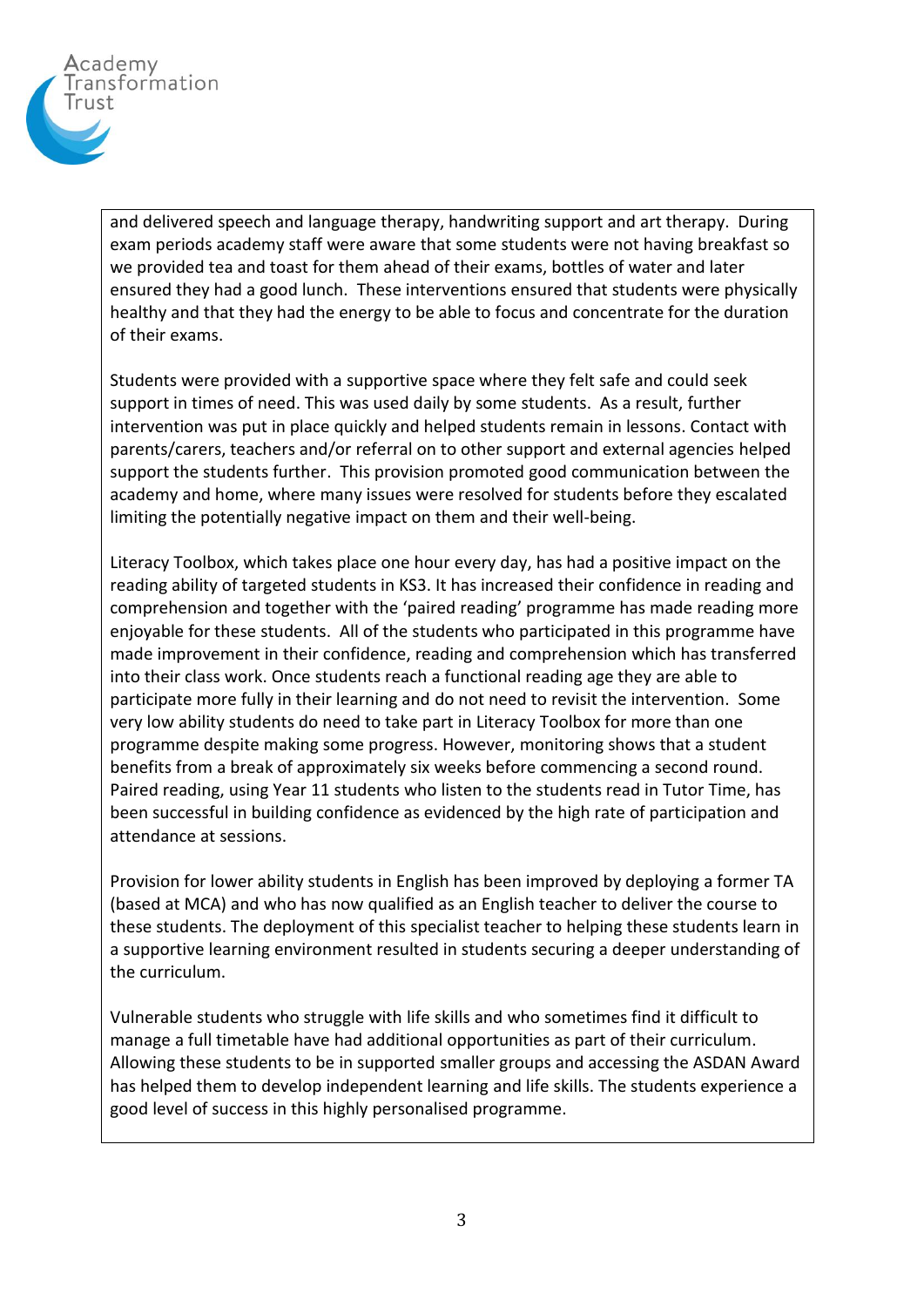

Staff and teachers are kept fully up to date with any new information the academy receives or knows about the students and this allows a holistic approach as they progress through the academy. It ensures that all their teachers are teachers of SEND and are confident in planning and meeting the needs of all individuals. Learning walks and observations have clearly highlighted the well-matched curriculum these students receive and the impact it has on their academic achievements as well as their life skills and in particular their ability to function independently.

## **Wider Outcomes**

Attendance has improved so that it is above national average and in 2018-19 it was better for the SEND cohort than for non-send.

Fewer students with SEND went on to repeat the kinds of behaviour that led to exclusion because of the targeted intervention work carried out to help them make improvements.

| Attendance and exclusions (attendance data is for first 4 terms) |                      |                                                                                             |  |  |  |  |  |  |
|------------------------------------------------------------------|----------------------|---------------------------------------------------------------------------------------------|--|--|--|--|--|--|
| <b>Overall %</b>                                                 | % of students PA     | % of SEN students FTE or PEx                                                                |  |  |  |  |  |  |
| <b>SEND K - 95.8</b>                                             | SEND $K - 6.9$       | 1 or more FTE – SEND – $3 = 1.78\%$ (169)                                                   |  |  |  |  |  |  |
| <b>SEND E - 93.7</b>                                             | <b>SEND E - 13.3</b> | 1 or more non-SEND – $79 = 7.75\%$                                                          |  |  |  |  |  |  |
| Non SEND $-95.0$                                                 | Non SEND $-9.5$      | (1019)                                                                                      |  |  |  |  |  |  |
|                                                                  |                      | % of repeat exclusions $-$ SEND - 0%<br>% of repeat exclusions – non-SEND - $21 =$<br>2.06% |  |  |  |  |  |  |
|                                                                  |                      | $PEx - SEND - 0%$                                                                           |  |  |  |  |  |  |
|                                                                  |                      | $PEx - non-SEND - 0%$                                                                       |  |  |  |  |  |  |

**SEN Staffing Resources (brief description of staffing arrangements for SEN provision. What has been the impact of staff on the achievement of SEN students?)**

- SENCO
- Assistant SENCO 35 hours
- 1 Senior TA
- 1 TA apprentice (works 20 hours 5 hours for coursework)
- $\bullet$  12 TAs
- Total TA hours 260
- Community Support Worker
- Clinical Psychologist

All students who require an EHCP are now on one and a number of them are for very high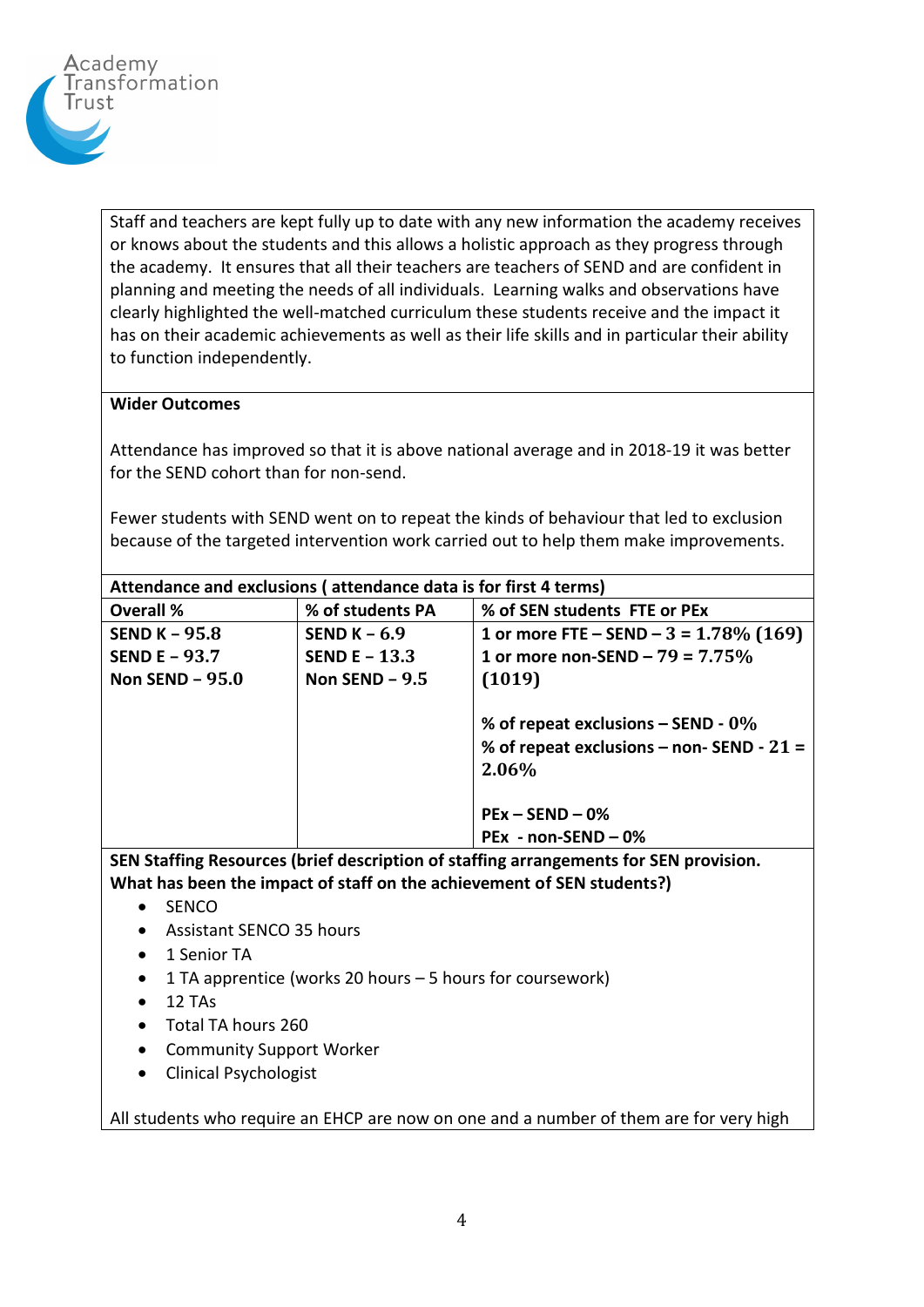

needs. Whilst EHCPs do not come with funding (we have to provide evidence through the HTN process to gain funding for these students) provision is put in place to ensure that SEND students are able to access the mainstream environment in order that they are successful. EHCPs are written by the local authority who set out the objectives that form the basis of support in the academy.

The SENCo and Assistant SENCo oversee the daily running of the faculty to ensure that all of our students' needs are met and that the welfare of the students is considered allowing them to fully access the curriculum. The SENCo and Assistant SENCo attend LAC meetings, complete CAF and MAR forms for students on and off the SEND register, attend Child in Need Meetings and Child Protection Meetings to ensure that student welfare and individual needs are being met. Where appropriate, the relevant academy staff then implement the changes to ensure students are able to gain the best education they can whilst also looking after their social and mental welfare.

Liaison takes place with the feeder primary schools well in advance of transition to ensure the students have a good transition process and meetings with future parents are held as early as possible so they get to know the staff in the academy and are able to discuss their children's needs. This ensures all staff in the academy are well informed and can offer the very best support right from the beginning of the child's time in the academy.

Teaching Assistants go into the feeder primary schools to meet with the students, observe them in a classroom environment and discuss the strategies that work best for the students with the class teacher and TA in the primary setting. This is fed back to staff in the academy allowing for a smooth transition to secondary school. Staff are fully aware of a student's individual needs and the best way to support them is through first wave quality teaching as well as targeted TA support. This year the SEND team of staff will work with CISS as well as the primary schools and the transition process will continue to evolve and become even stronger. Plans are in place for all reviews of the one-page profiles to be on the MCA format and expectations around homework and classwork will be implemented to a greater extent in the primary schools therefore allowing students to be better prepared for their transition to the academy.

The academy also works closely with the CISS team to ensure ASD students and students with behaviour issues not only have a bespoke programme of early transition but that this high level of support continues in the academy.

The staffing structure of the Student Support Centre not only offers support for students to be able to access the curriculum but also allows vulnerable students to access adult support throughout the whole of the academy day on any issue. Parents and carers also access this support during the academy day as well as through arranged meetings and parents'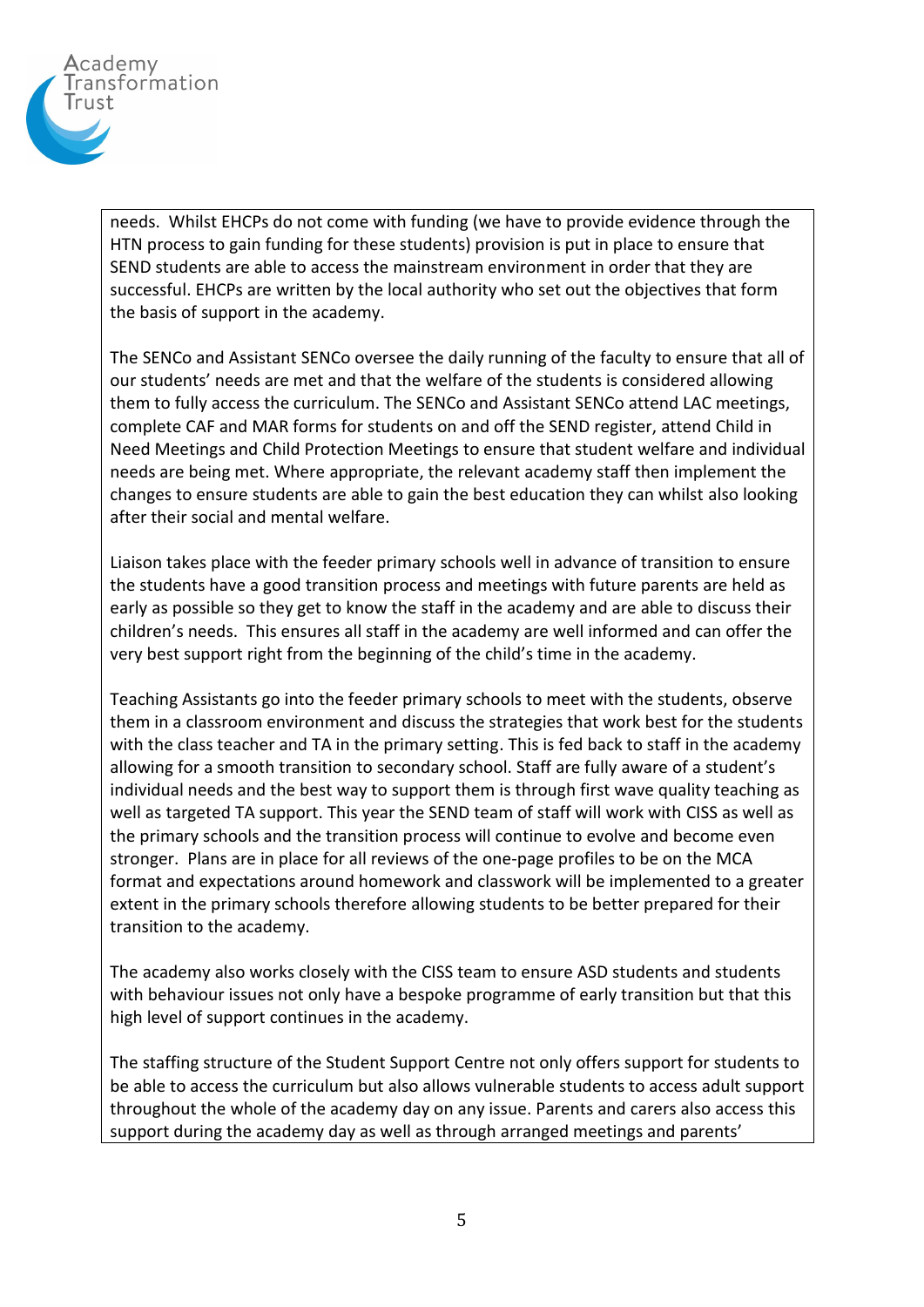

# evenings.

# **Ongoing training for staff in the last 12 months**

- New intake students and their needs for all staff.
- New staff training on SEND, the Code of Practice, and how we work within the academy.
- Whole staff training on 'How can Homework be SEND friendly and have an impact to move the students on?'
- Mental Health Awareness of young people for Senior Leadership Team
- Safeguarding Training for TAs.
- Evac chair training.
- ASDAN moderation training for selected TAs.
- Apprenticeship programme for one TA.

**Other initiatives in the last 12 months to improve the quality of SEND provision leading to improved outcomes.**

- Introduction of Literacy Toolbox to improve reading and comprehension skills to allow the students to access the curriculum. We are now considering Numeracy.
- Year 11 paired reading with Year 7 and 8 to encourage good reading practice
- LAC mentoring
- Traveller mentoring
- Young Carer Mentoring
- Firebreak Fire Liaison Officer mentoring and practical activities
- CISS for ASD and behaviour, school refuser and high level of anxiety
- Social Skills group for vulnerable students before transition
- Extra visits to Primary Schools
- ASDAN Youth Award
- Revision Techniques and Exam Skills for Year 10 and 11
- Small group Maths/English work
- Nessy Programme for Year 7 and 8
- Dragon Dictate
- Life Skills for identified vulnerable group
- Community Support Worker to work with families and students who have identified difficulties both in and outside of the academy
- Homework Club
- Break and Dinner club offering a safe space along with social skills for any students who wish to attend
- In class support
- Transition to West Suffolk College with travel training